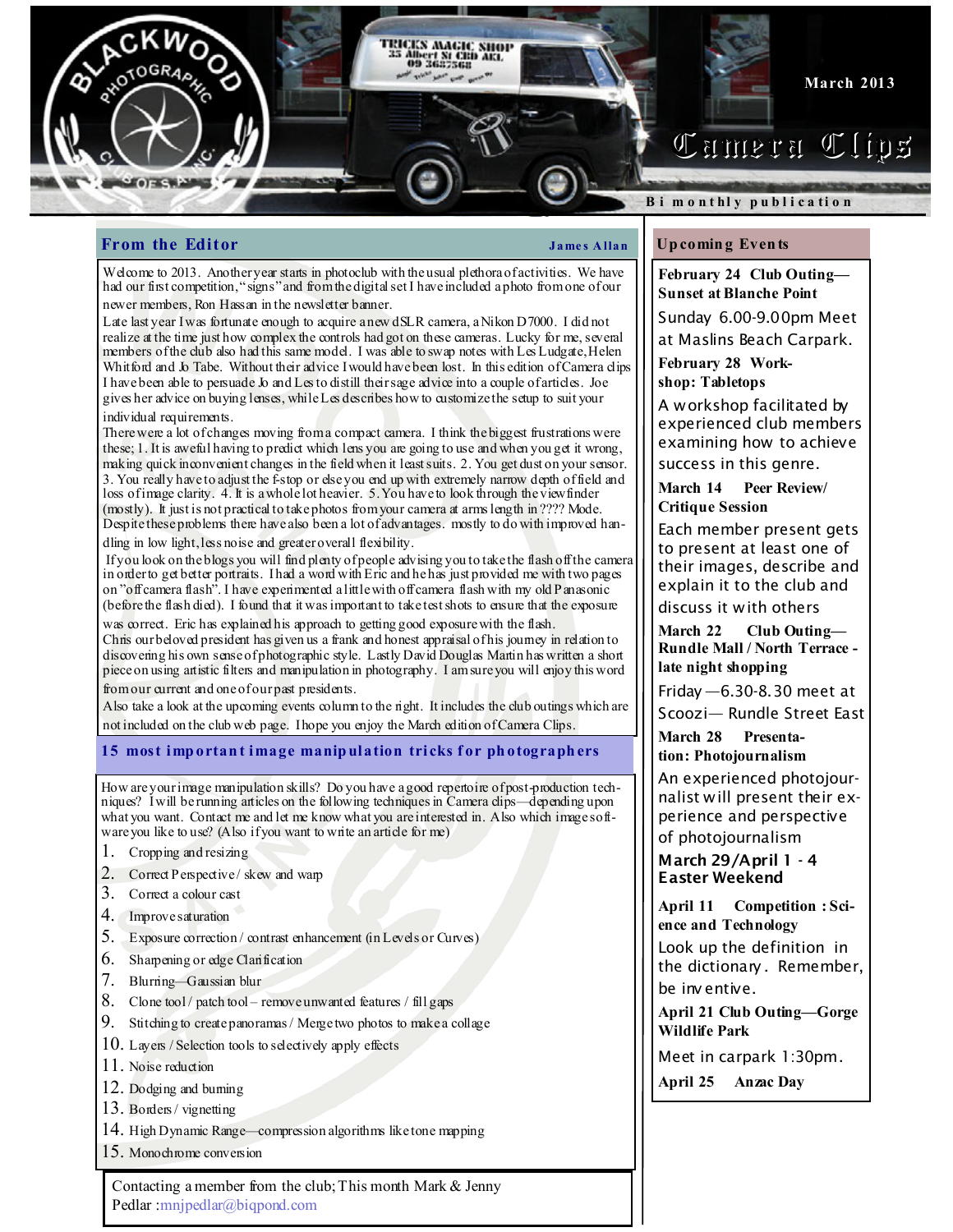# Satisfying the artist within! (or Don't shoot for the judges) Chris Schultz

When I joined BPC a few years ago, my photography was my own. The images I took, be they film or digital, were my own. There was no constraint. I explored ideas, I tried new equipment and methods, and importantly, I was having fun. Not all of it worked, but that's the nature of experimentation. Those images that worked were very pleasing to me – and sometimes for those around me.

However, with the endless rounds of competition and workshop at the club, I found my level of photographic satisfaction dropping. I often left the club feeling frustrated and had little rants to those around me regarding the judging. At the same time, I also felt that my images were lacking something – and it was getting worse. Sure, they were sharp, colourful, and composed well, but were they my images? What was the cause of this frustration and questioning?

It took a while, but I realized that I had started to shoot for the judges and not for me. What a revelation! It dawned on me that the system we were using stifled creativity, and was making me conform to an imposed standard.

That standard, due to the judges we tended to use, was a 30 year old relic of camera clubs. It wasn't Ansel Adams or Manray or Cartier Bresson or David Bailey or Cindy Sherman that I was trying to please, but someone rooted in the 1980s vision of photography – which was fixed on the technical, but had forgotten about the art of those that had gone before or were emerging today.

How could I overcome this? To begin with I started talking to those around me and trying to go out to places I could experiment. Its amazing how after a couple of hours of wandering around with others looking for new ideas you start to appreciate the detail around you. At about this time, we started the 31 day challenge (the holiday shoot) on Flickr. I chose to photograph windows (not the computer kind) and shared my images with the images of others in the club on Flickr. The feedback and the variety of images began to change how I was capturing my images again. I missed that challenge this year, but I spent a lot of time looking at images on Flickr and elsewhere. Importantly, I did play around with some techniques that I showed off last year (like image stacking). Once again, not a success with the judges, but I was happier.

The other thing was a long discussion between a few of us on how we could break the SAPF dinosaur judge culture.

Fortunately, at this time, a new SAPF President – Alberto Guierelli - emerged who had a vision to change things. More importantly, he was impressed by our clubs attitude to judging and started a dialogue with us whilst bringing in new judges. This

would take time, but we had an ally.

At the same time, the germ of an idea to have more discussion of our images, and less competition was born in discussions with others like Matt & Ashley in the club. That idea was developed further then put to the club members at the AGM and arose as the Peer Review nights we have begun this year.

Now I was starting to feel better. The artist in me felt he could share images, experiment, go back to having fun, and not agonise over how someone else saw my images. Time will tell if the treatment has worked, but I certainly feel like my photography is alive again. Watch this space!

Chris Schultz





Above—An image I enjoyed from the earlier days of photo club



Above—2 images that lack inspiration and feel lifeless.



Right—image stacking—finding my photographic style again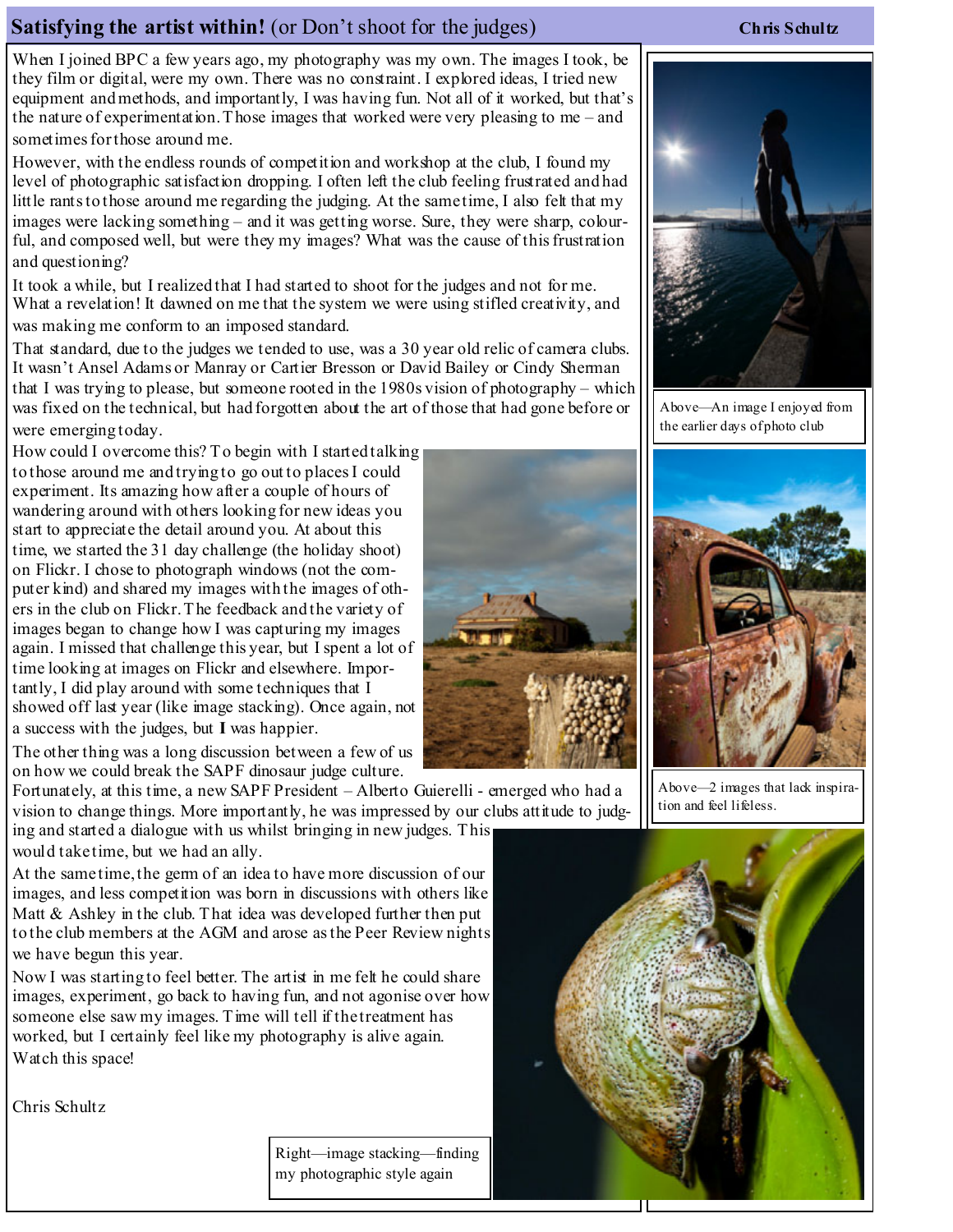## Photography As Art David D-M

I am uncertain how to title this piece. I considered calling it " Artistic Expression In Photography" or "Photography As Art" or just plain "Photo Art". I am aware that " Art photography" seems to have a different connotation, perhaps a bit pretentious, (perhaps a bit risqué).

To me it all starts with the thought—"Why not use a photographic image as the basis for a painting or sketch?" For many years artists have painted from photographs with varying degrees of success  $\&$ , no doubt, some colossal failures.

It was in 2005 that I had my first experience in an APS (Australian Photographis Society) folio attempting to create what was then known as Altered Reality. No one ever truly got to grips with what constituted altered reality & there was never, to the best of my knowledge, an agreed definition. As time went by we submitted our images  $\&$ exchanged ideas until finally the folio was given a new name, Photo Art. Still no definition to guide us but all bets were off so long as there was evidence of a photographic component to our images. It was about that time I first considered using image manipulation techniques to alter a photographic image to resemble a painting  $\&$  explored the possibilities using the various tools  $\&$  filters in Photoshop.

More recently I have found the shortcuts that are available by using the pre-sets in programs such Corel Paint &, after a suggestion that came from James, Dynamic Auto Painter. These programs are very user friendly  $\&$  it can be good fun watching the photo that has been opened on the work palette change as the process proceeds with no further input from the human hand once the start button has been pressed.

Of course the programs do allow for a certain degree of manipulation but generally the results achieved are quite random  $\&$  it is always a surprise to see the final result emerge on the screen. Using these methods does not make one a Monet or a Rembrandt but with a little thought carefully selected images that are subjected to the auto painting process can achieve pleasing results.

If you wish to try this for yourself there are many free downloads available on the web & some interesting clips on YouTube to get you started.

Have fun!

David D-M

http://www.mediachance.com/dap/index.html http://www.youtube.com/watch?v=UJU9RuD-98U

# Club Calendar

The Club Calendar is still available. This year features Sturt Desert Pea on the cover and a collage of abstract images on the back cover. It is an excellent product, showcasing the work of over 20 members from the club and makes an achieve of the clubs activity for that period. There have been excellent reviews, and sells for just \$15.00.

We are encouraging club members to support the club by taking 5 calendars on assignment to sell to friends, family or acquaintances. Unsold calendars can be returned.

For those interested in collecting , there are also limited stocks of previous years calendars available at a discount rate..







Artistic filters will often create interesting textures that resemble brush work.





A digital painting of the old Woollen Mills by Matt Carr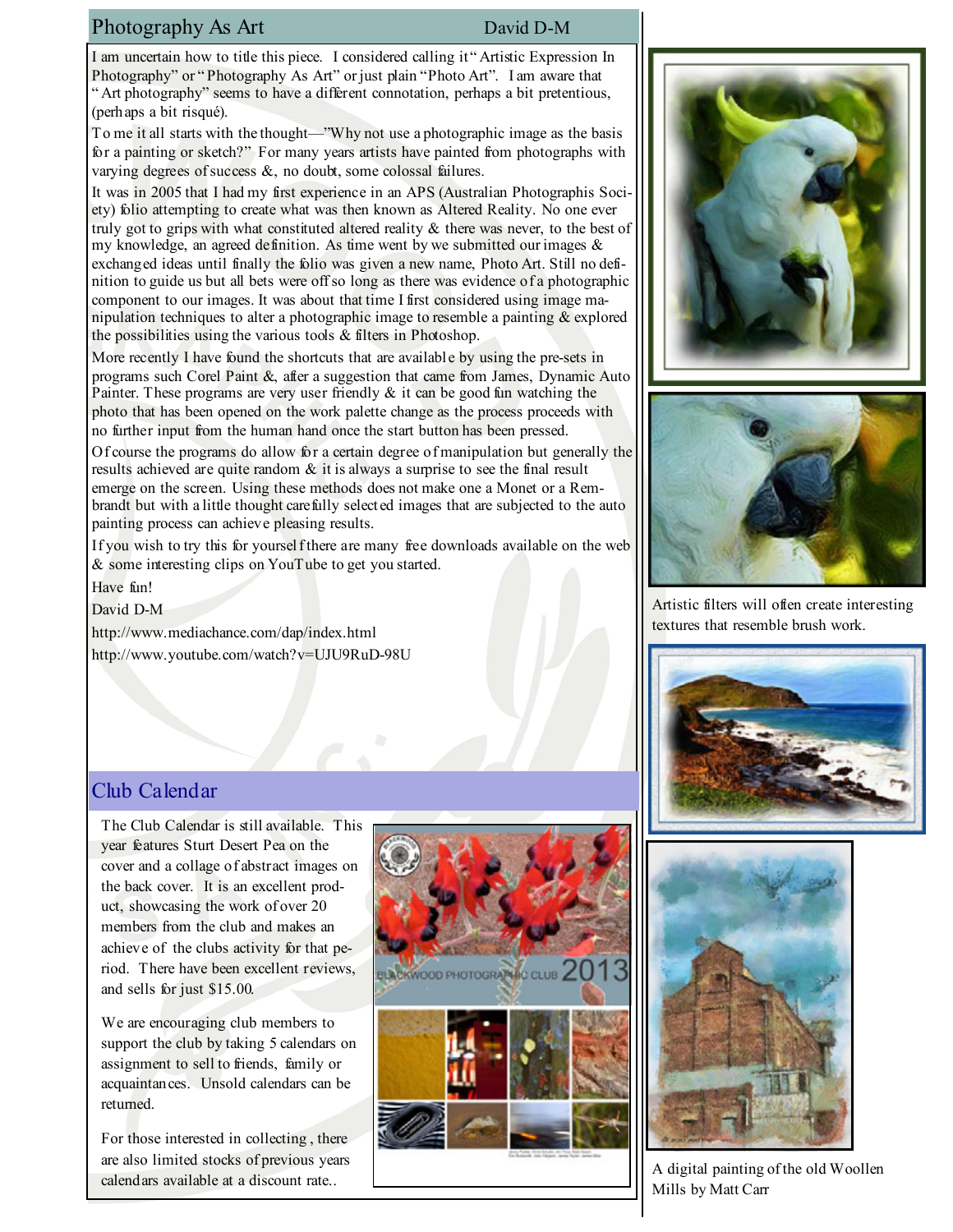# Confessions of a lens junky Jo Tabe

Yes I'm happy to admit I'm a lens junky. Currently I have 12 in my kit, for just 2 camera bodies. I have 2 more on the 'must have' list and a further 2 on the 'one day would benice' list (or is it 3 or maybe 4). Buying a lens is an investment and should not be rushed into. When you find yourself constantly saying I wish I had ………….(wider, faster, longer, etc) then it's time to start looking. This is the process I take.

Before I start there are a few questions that I ask myself.

1. Do I buy a full frame (FF) lens or one designed for a cropped sensor. Even though I had a Nikon D7000 (cropped sensor) I had always dreamt that I would one day buy a full frame camera. It might have been a distant dream a year ago, but now I already have my FF camera a Nikon D90. Most of my lenses were FF lenses and so it was no problem to switch. The FF lenses worked just fine with the cropped sensor (not so if you own a cannon). The Cropped sensor lenses however cause serious vignetting and loss of image on the FF camera. I am glad I hadn't kitted up with DX lenses (for the cropped sensor) or now I would be replacing all my lenses.

2. Prime or Zoom? A prime lens has only one focal length, say 50mm, whereas a zoom has a range of focal lengths, say 35—100mm. So me say that the prime lens will give a sharper clearer image. If you have never used a prime, try taping a zoom lens to a set focal length like 35 or 50mm and see if you can work to that restriction. I prefer to have the flexibility of the zoom—even if it is just a little bit. It helps with composing the shot. Anyway I have never seen a huge difference in clarity.

3. What focal length and F stop am I after? A standard lens is around 50mm, a portrait lens around 100mm, telephoto 200mm, bird lens 300—600mm, wide angle 28-35mm, extra wide 10-18 and fish eye 8-10mm. The larger the aperture (smaller F number) the more light the lens will accept and thus greater the flexibility in low light. A standard zoom lens may vary from  $F$  2.8—5.6. A good low light lens may be F1.6. The good telephoto lenses will be around F2.8, but these may cost several thousand dollars.

Now that you have the basics time to start the research.

4. Which Brand? The term "On camera lens" refers to a lens made by the same company as the camera body. These lenses are often superior to the alternatives, but are costly. For example a Nikkor Lens is made by Nikon. There are a plethora of alternative brand lenses ("Off camera lens") that have mounts designed for each of the main camera bodies. For instance a Tamron lens may have a Nikon, Cannon or Pentax mount, It is worth visiting the web site and see what is available. Also read the reviews. You can find reviews on the various camera blogs that will compare one lens to another. Flickr often has groups for a particular lens. On the Flikr group you can see pictures taken with that lens and ask questions in the forums, or of those posting pictures. You can also ask at camera club or visit your local camera store. It is always good to build a bit of rapport as there are some great minds to pick. Unfortunately some will act like salesmen, telling you anything to make a sale. My favourite question to ask these guys is "what would you buy".

5. Price. Once you have settled on the lens, now it's time to shop for a price. I look for at least 4 local stores. I look at both new and second hand lenses. I go online or look at ebay stores and ebay second hand. Second hand is always a bit of a risk. The camera stores will offer a short warranty. On ebay look for high ratings and read the description. If it is a camera buff you can usually tell. It is always best to buy local, however with high end lenses you can save anything up to \$500 by buying from overseas on line. Again look for high ratings and if at all possible an Australian warranty. Most lenses will come with a worldwide warranty. I have bought from all of the above. Except for one hick up, all of the sales were quite satisfactory.

6. Waiting. Now armed with prices I still don't rush out and buy. If you're prepared to wait you can save some money. The lens you have chosen will often come on sale or be offered at discount in a promotion or a good second hand one will appear. If you are ready to buy now you will know the best deal or what is a fair price.

#### A Few Tips

Not all lenses retain their resale value. A second hand "on camera" lens will generally hold its price (unless superseded). A second hand "off camera" lens, even in excellent condition, may only bring half of it's original purchase price.

Always buy the best you can afford, even if it is step above what you currently think you need. It may save you money in the long run. It is silly to buy low just to have to sell and buy again later as you

A few web addresses for researching Lenses : Nikon http://imaging.nikon.com/lineup/lens/ list.htm

Canon http://www.canon.com.au/For-You/ Camera-Lenses

Tamron http://www.tamron.com.au/index.html

Sigma http://www.sigmaphoto.com/lenses

Samyang http://www.syopt.co.kr/







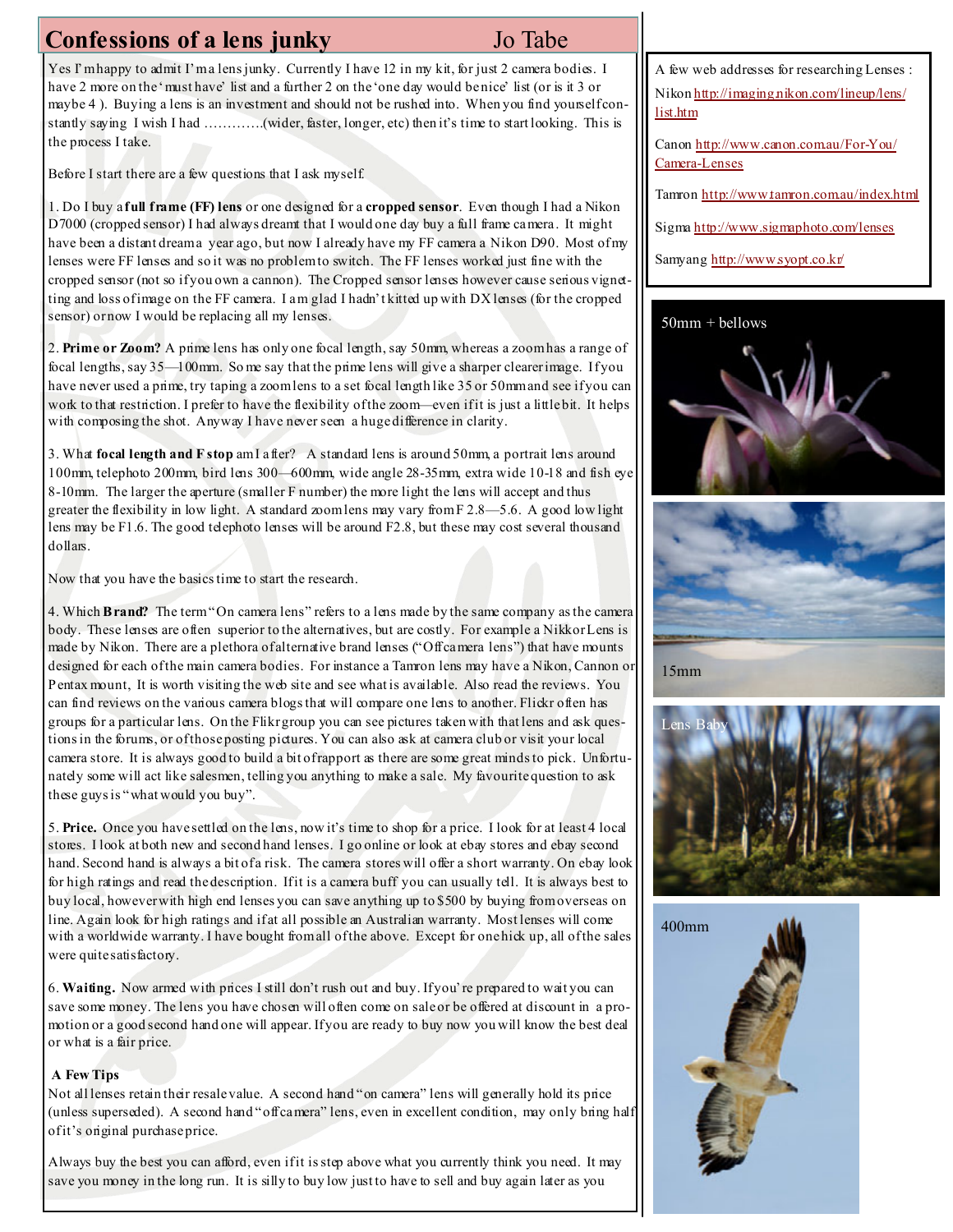| Confessions of a lens junky                                                                                                                                                                                   |             | Jo Tabe     | Deciphering all those lens letters<br>Nikon |                                                    |
|---------------------------------------------------------------------------------------------------------------------------------------------------------------------------------------------------------------|-------------|-------------|---------------------------------------------|----------------------------------------------------|
| outgrow that lens.                                                                                                                                                                                            | From page 4 |             | ${\rm D}{\rm X}$                            | Crop Sensor                                        |
|                                                                                                                                                                                                               |             |             | FX                                          | Full Frame                                         |
| Don't get disappointed if you don't get the instant results you're after. A better lens may be less forgiv-                                                                                                   |             |             | AF                                          | Auto Focus                                         |
| ing than say a kit lens and can show little flaws in your technique. However give it time, experiment                                                                                                         |             |             | $AF-S$                                      | Auto Focus with Silent Wave<br>motor               |
| and talk to colleagues. As with everything it often just takes a bit more practice.                                                                                                                           |             |             | $\rm{ED}$                                   | Extra-low Dispersion glass                         |
|                                                                                                                                                                                                               |             |             | <b>VR</b>                                   | Vibration Reduction                                |
| Just to make it harder, the various features of the lens that I have described are encoded with acronyms.                                                                                                     |             |             | IF                                          | Intemal Focusing                                   |
| It can take a while to work out what they all mean. And each lens manufacturer has a different conven-                                                                                                        |             |             | RF                                          | Rear Focusing                                      |
| tion. For instance the Nikon cropped sensor lens is designated DX, while the sigma lens is designated<br>DC and Tamron DI 11. I have included a list of the main acronyms which hopefully will make it easier |             |             | AS<br><b>SWM</b>                            | Aspherical lens elements<br>Silent Wave Motor      |
| to find what you want.                                                                                                                                                                                        |             |             | N                                           | Nano Crystal Coat                                  |
|                                                                                                                                                                                                               |             |             | <b>SIC</b>                                  | Super Integrated Coating                           |
| General Nikon camera set up                                                                                                                                                                                   |             | Les Ludgate | G                                           | The G-type NIKKOR has no                           |
|                                                                                                                                                                                                               |             |             | ${\bf D}$                                   | aperture ring<br>D-type NIKKOR, (relays            |
|                                                                                                                                                                                                               |             |             |                                             | distance information to AF                         |
| With a new camera you will have a "Quick set up" page .This will cover basic battery charg-<br>ing and an "Auto" setting to take your first shots on the new camera.                                          |             |             |                                             | bodies) - Has an aperture ring                     |
| You will need to set your time zone /time/date/ and any copy right name you may wish to use.                                                                                                                  |             |             | <b>CRC</b>                                  | Close-Range Correction sys-                        |
| While you are in the camera Menu make a note of your cameras software version/s as there                                                                                                                      |             |             |                                             | tem                                                |
| may be an update available from Nikon Australia.                                                                                                                                                              |             |             | DC<br><b>RD</b>                             | Defocus-image Control<br>Rounded Diaphragm         |
| Format any /all of your CF or SD memory cards IN THE CAMERA. This will create a file                                                                                                                          |             |             | ML                                          | Meniscus Protective Lens                           |
|                                                                                                                                                                                                               |             |             |                                             |                                                    |
| on the card and the camera will recognise the photo files taken and saved on the card. (this                                                                                                                  |             |             | <b>SIGMA</b>                                |                                                    |
| may not be necessary on newer cameras but on an older version Nikon some problems oc-                                                                                                                         |             |             | DG<br>DC                                    | Full Frame<br>Crop Sensor                          |
| curred if the card was formatted on a computer or not formatted in the camera first up.)                                                                                                                      |             |             | <b>HSM</b>                                  | Hyper-Sonic Motor                                  |
| Basic settings: Refer to your camera manual and use the "?" button for setting information                                                                                                                    |             |             | <b>OS</b>                                   | Optical Stabilizer Function                        |
| In General run through all your menu settings as you will find lots of options to use and don't                                                                                                               |             |             | $\mathop{\rm EX}\nolimits$                  | superior build and optical                         |
| forget if you mess up and decide to start again you have a "Two Button" reset function which                                                                                                                  |             |             | ASP                                         | quality                                            |
| will return you to "Factory" settings                                                                                                                                                                         |             |             | $\rm IF$                                    | Aspherical<br>Intemal Focus                        |
| Set eye piece dioptre to suit your eye. (Beware—when you hand the camera to someone else                                                                                                                      |             |             | RF                                          | Rear Focus                                         |
| to take a shot, they may complain that the picture is blurred)                                                                                                                                                |             |             | <b>APO</b>                                  | Apochromatic (low-                                 |
| Set your Histogram /highlights /show focus point & any other setting you may use (3 colour                                                                                                                    |             |             |                                             | dispersion (SLD) glass)                            |
| histogram) — The D7000 Nikon may need a copy right name put in to achieve all options.                                                                                                                        |             |             | CONV                                        | APO Teleconverter EX                               |
| A simple "Fun Photos" will do the trick or put in your name etc. and it will be recorded in                                                                                                                   |             |             | <b>TAMRON</b>                               |                                                    |
| your Exif data.                                                                                                                                                                                               |             |             | DI                                          | Full Frame                                         |
| Look at your camera meter menu $-/-$ or $+/-$ the meter can be reversed if you wish. Also                                                                                                                     |             |             | DI 11<br>SP                                 | Crop Sensor<br>SuperPerformance series             |
| the main and sub command wheels can be reversed if needed.                                                                                                                                                    |             |             | <b>VC</b>                                   | Vibration Compensation                             |
| Choose to change the "continuous file naming "so that every shot you shoot has a different                                                                                                                    |             |             | XR                                          | Extra Refractive Index                             |
| continuous file number (you will never over write a photo file) if you do this.                                                                                                                               |             |             | LD                                          | Low Dispersion Glass                               |
| Choose a focus pattern that suits you BUT learn how to change to single point focusing. Sin-                                                                                                                  |             |             | IF                                          | Intemal Focusing                                   |
| gle point can be moved to several different positions in the frame to suit your shot. A press in                                                                                                              |             |             | ASL<br><b>BBAR</b>                          | Aspherical<br>Broad-Band Anti-Reflection           |
| the middle of the $\leq$ button (while meter is active) will return it to the centre.                                                                                                                         |             |             |                                             | multi-layer coatings                               |
| Look at the" FN" button default setting. It may not suit you and I set it to" spot metering " or                                                                                                              |             |             | ZL                                          | Zoom-lock mechanism                                |
| disable it so it dose nothing. This is your choice.                                                                                                                                                           |             |             |                                             |                                                    |
| Learn about "D" lighting/ Noise reduction for long exposures /set your "selftimer" to suit                                                                                                                    |             |             | <b>CANNON</b>                               | L-senes lens-'luxury' qual-                        |
| you. 2 see or 5 see for some type of shots and 10 sec's or more if you want to be in the pic!!                                                                                                                |             |             |                                             | ity lens                                           |
| Learn about "White Balance" and all the variations that are available other than" Auto"and                                                                                                                    |             |             | <b>USM</b>                                  | Ultrasonic Motor                                   |
| deep in the white balance menu you can find how to change colour casts (useful for sunsets)                                                                                                                   |             |             | IS                                          | Image Stabilisation                                |
| There are settings in your auto focus menu where you can change how the focus works in                                                                                                                        |             |             | FD                                          | Original mount for autofocus<br>lenses             |
| continuous focus . You may find OFF is good while tracking and shooting flying birds.                                                                                                                         |             |             | EF                                          | EF (Electro focus) mount                           |
| Some little hints:                                                                                                                                                                                            |             |             |                                             | found on EOS film and digi-                        |
| On board flash used with a lens hood WILL create a shadow in the bottom of your shot.                                                                                                                         |             |             |                                             | tal cameras (1987)                                 |
| Any plus or minus compensation set on the on board flash and left WILL be added to any                                                                                                                        |             |             | EF-S                                        | Cropped sensor-for APS-C                           |
| Nikon flash put on to the hot shoe.                                                                                                                                                                           |             |             |                                             | sensors $(2003)$                                   |
| At a party or Bar B Q Set your "self timer" to take two shots as the first will be posed and the                                                                                                              |             |             | EF-M                                        | for mirror less inter-<br>changeable-lens cameras  |
| second shot will be more relaxed. This may create a fun shot.                                                                                                                                                 |             |             | DO.                                         | Diffractive Optics                                 |
| Please read the manual and use the Net to get answers to functions that you don't understand.                                                                                                                 |             |             | <b>FTM</b>                                  | Full time manual focussing                         |
| There are many more options that you may be using to suit your type or style of photogra-                                                                                                                     |             |             |                                             | (allows MF when in autofo-                         |
| phy . In general I hope there may be one or two points to ponder.                                                                                                                                             |             |             |                                             | cus mode)                                          |
|                                                                                                                                                                                                               |             |             | TS and TS-E                                 | Tilt shift and Tilt shift with<br>electronic focus |
|                                                                                                                                                                                                               |             |             |                                             |                                                    |
|                                                                                                                                                                                                               |             |             |                                             |                                                    |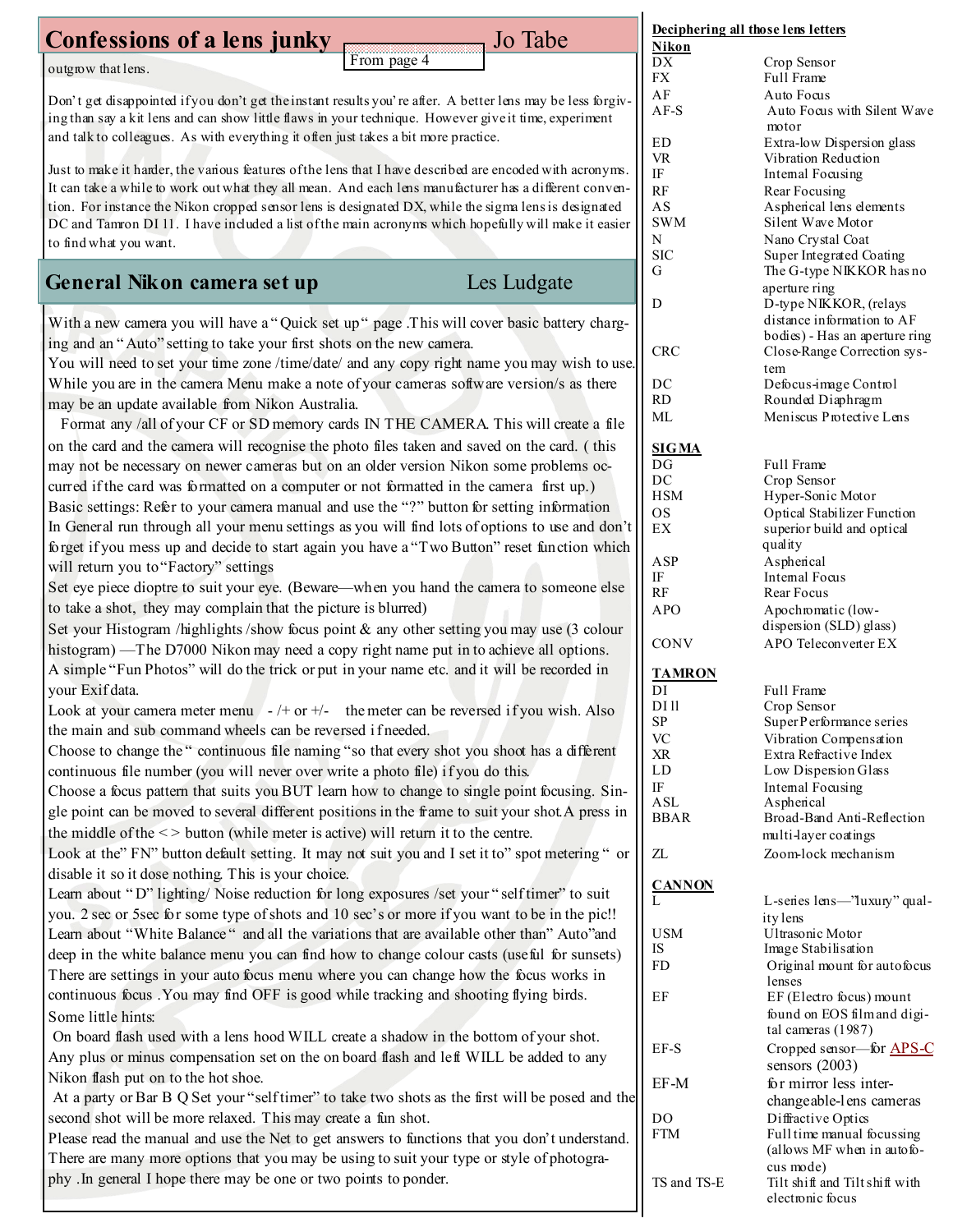# **Off camera flash Eric Budworth**

Off camera flash is a phrase which is often used in photographic circles and to newer recruits to this pastime may not fully grasp the technicalities of what it entails. The phrase "off camera flash" is very clear to most adults as meaning a flash unit not attached to a camera!! ........."easy peesy" ....... not quite the case in reality

Over the last number of years camera manufacturers have decided not to fit a "Sync. Socket" to a large number of their cameras except the higher end " pro. spec." models, which are out of reach of most amateurs. Some camera makers do however offer an alternative method to fire a flash off camera, using dedicated cables which fit into the hot shoe and this cable has a duplicate flash shoe at the other end which holds



the flash. This type of cable duplicates all of the controls & modes which are available to the on camera flash unit, this makes then extremely versatile. These are available often at grossly inflated prices.

The other work-around is to purchase a "Hot-Shoe to PC" adaptor. This device has a sync socket fitted as well as a hot shoe connection. A cable is connected to this socket and the other end connects to the flash unit which is held off camera. Another alternative to this is was is known as a "slave unit", this small device has an light sensitive electronic circuit which trigger

a flash unit when it receives a flash of light, this flash of light could be from another flash unit.....i.e. the small inbuilt flash which is built into an existing camera.

In the accompanying pictures you can see some types of hot shoe adaptors and slave units as well as cables required to connect to them.

In order to try this method of flash illumination you will require the following:-

1. A Hot Shoe to PC adaptor.

2. A PC cable........length what ever is available, the longer the cable the further the flash from the camera.

3. A suitable flash unit.

The above is suitable for use with an SLR type camera Digital or Film.

For use with compact cameras you'll require a slave unit as most, but not all compacts don't have a hot shoe fitting. You'll need the following:-

1. A slave unit.......(these are available from good photographic stores & maybe camera markets)

2. A suitable PC cable to connect the flash to the slave unit. There is no physical connection to the camera.

In this scenario one would use the onboard camera flash to trigger the accessory flash connected to the slave. Depending on the subject to be photographed some sort of shielding may be required to prevent the on board camera flash effecting the final result of the image's illumination. A piece of white card is often used in these cases thus preventing the direct light from the camera's flash reaching the subject but still leaving the "overspill" to trigger the slave unit.

I've attached some images showing the set up I used to take some of the shots. The portraits are copied from camera books and are included to show effects of flash position relative to the subject matter.

I do not claim credit for these.

Most modern flash units made by the camera makers are suitable for these types of photography when used on the makers camera .......Canon on Canon, Nikon on Nikon, etc.,

Continued page 7



**Hot Shoe to PC socket**